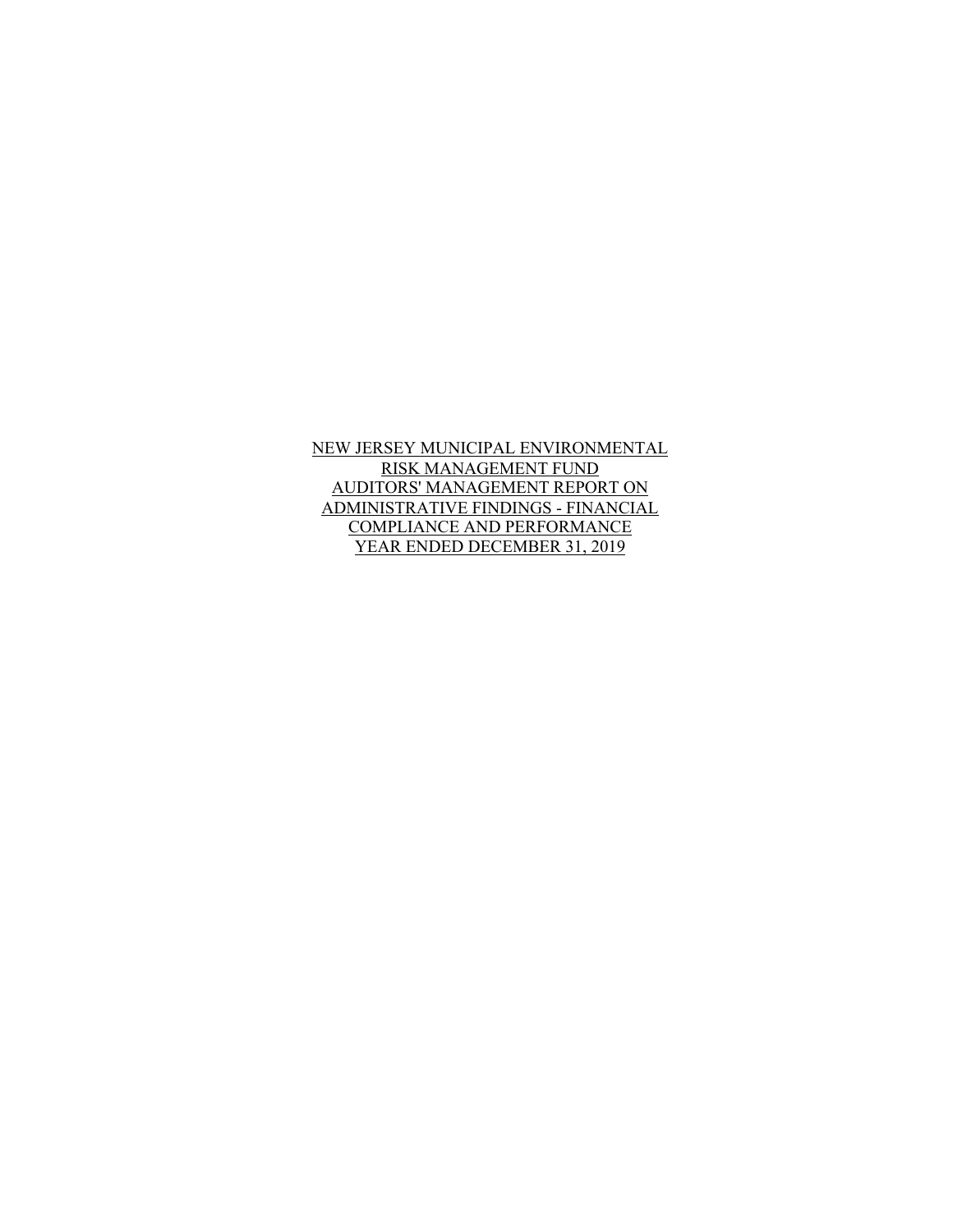

200 Valley Road, Suite 300 Mt. Arlington, NJ 07856 973.298.8500

11 Lawrence Road Newton, NJ 07860 973.383.6699

nisivoccia.com

Independent Member **BKR** International

May 5, 2020

The Honorable Chairperson and Members of the Executive Committee New Jersey Municipal Environmental Risk Management Fund Parsippany, New Jersey

We have audited, in accordance with auditing standards generally accepted in the United States of America, audit requirements prescribed by the Division of Local Government Services, Department of Community Affairs, State of New Jersey, and *Government Auditing Standards* issued by the Comptroller General of the United States, the financial statements of the New Jersey Municipal Environmental Risk Management Fund for the year ended December 31, 2019, and have issued our report thereon dated May 5, 2020.

As part of our audit, we performed procedures required by the New Jersey Department of Community Affairs, Division of Local Government Services and the results thereof are disclosed on the following page. This letter does not affect our report dated May 5, 2020 on the financial statements of the Fund.

This report is intended solely for the information and use of the New Jersey Municipal Environmental Risk Management Fund's management and the New Jersey Department of Community Affairs, Division of Local Government Services and Department of Banking and Insurance. However, this report is a matter of public record as its distribution is not limited.

Nisivoccia LLP